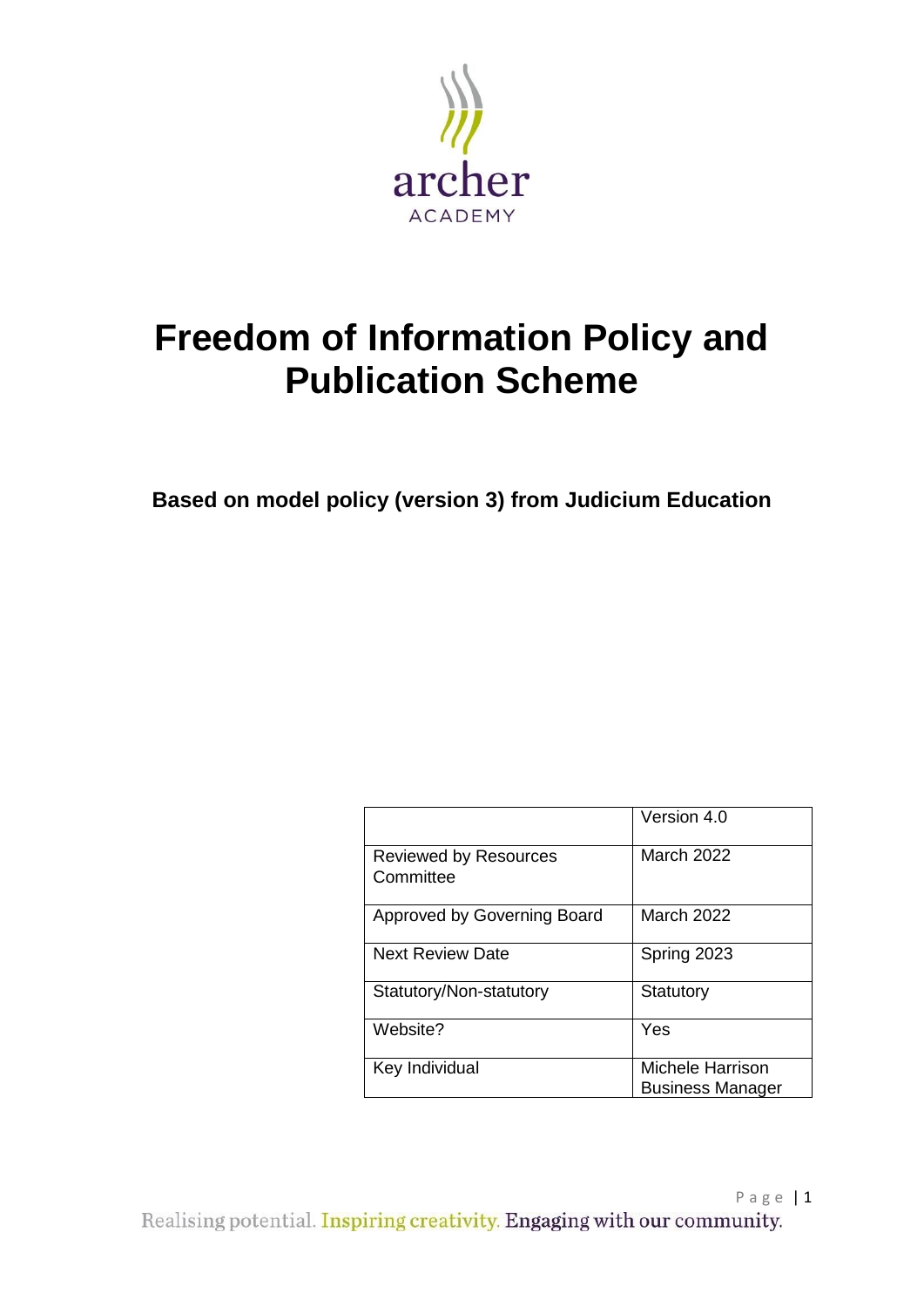# **Contents**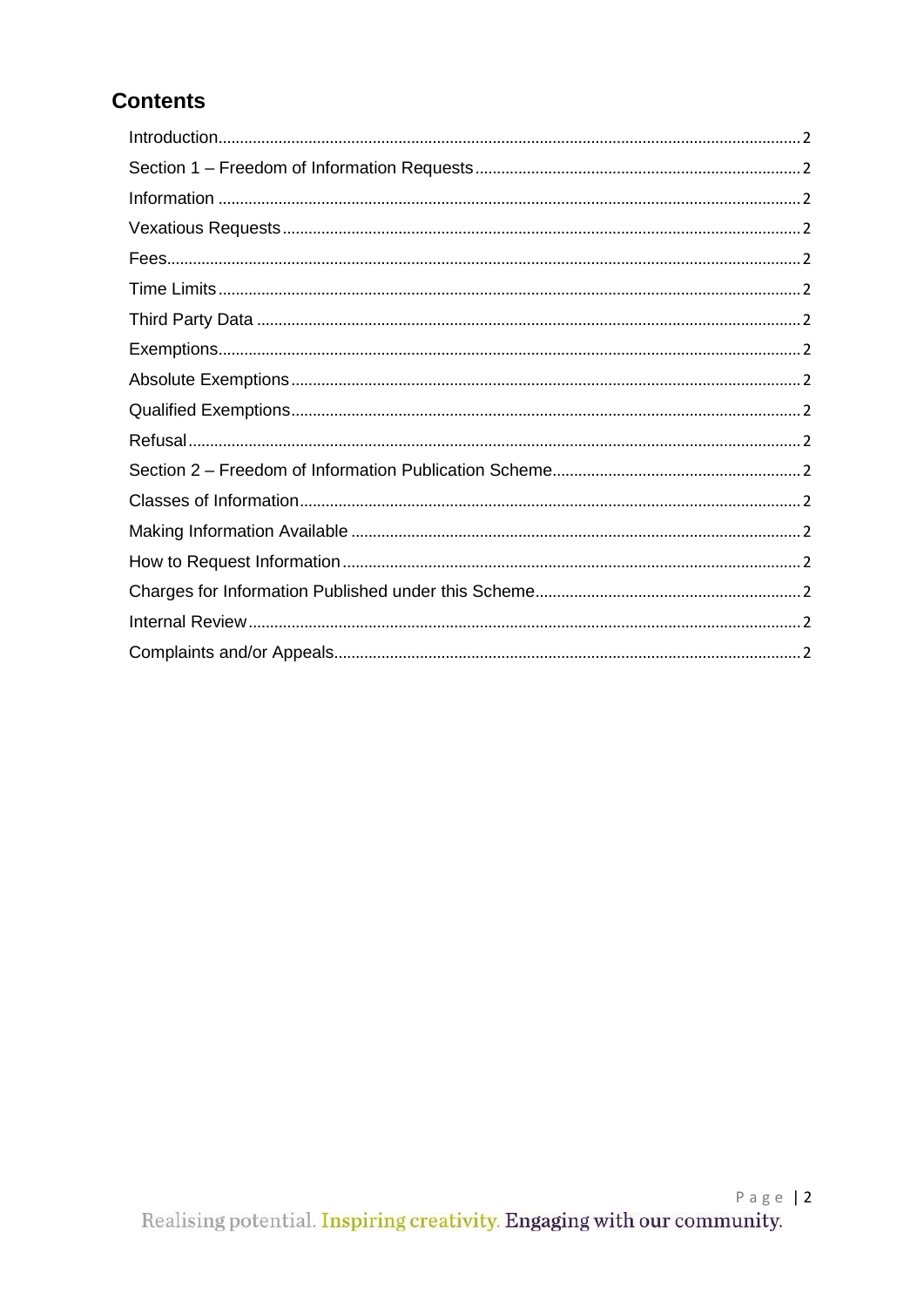#### Introduction

The Freedom of Information Act 2000 gives individuals the right to access official information from public bodies. Under the Act, any person has a legal right to ask for access to information held by the school. They are entitled to be told whether the school holds the information, and to receive a copy, subject to certain exemptions. While the Act assumes openness, it recognises that certain information is sensitive. There are exemptions to protect this information. Full details on how requests can be made are set out in section 1 of this policy.

Public Authorities should be clear and proactive about the information they will make public. For this reason, a publication scheme is available and can be found at section 2 of this policy.

This policy does not form part of any individual's terms and conditions of employment with the School and is not intended to have contractual effect.

Section 1 – Freedom of Information Requests

This policy should be used in conjunction with the school's Data Protection Policy.

Requests under Freedom of Information should be made to Michele Harrison, Business Manager, either via the school office or by emailing [dpo@thearcheracademy.org.uk,](mailto:dpo@thearcheracademy.org.uk). However, the request can be addressed to anyone in the School. All staff need to be aware of the process for dealing with requests.

Requests for information that are not data protection or environmental information requests will be covered by the Freedom of Information Act.

**Data Protection enquiries (or Subject Access Requests/SARs)** are requests where the enquirer asks to see what personal information the school holds about the enquirer. If the enquiry is a Data Protection request, the School's Data Protection Policy should be followed.

**Environmental Information Regulations enquiries** are those which relate to air, water, land, natural sites, built environment, flora and fauna, health, and any decisions and activities affecting any of these. These could, therefore, include enquiries about recycling, phone masts, school playing fields, car parking etc. If the enquiry is about environmental information, follow the guidance on the Department for Environment, Food and Rural Affairs (DEFRA) website.

Page | 3 Freedom of Information requests *must* be made in writing, (including email), and should include the enquirer's name, correspondence address (email addresses are allowed), and state what information they require. There must be enough information in the request to be able to identify and locate the information. If this information is covered by one of the other

Realising potential. Inspiring creativity. Engaging with our community.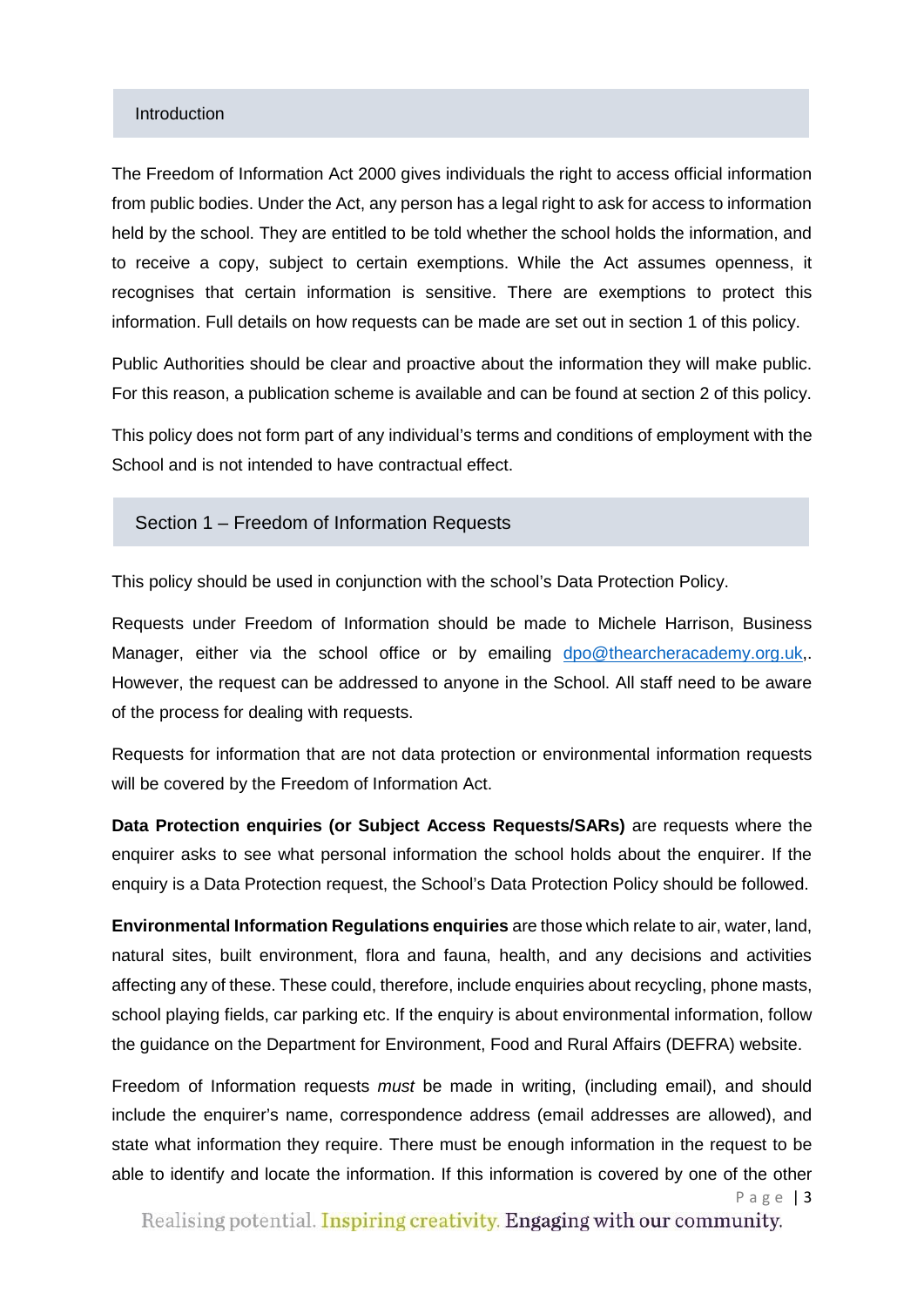pieces of legislation (as referred to above), they will be dealt with under the relevant policy/procedure related to that request.

If the request is ambiguous and/or the School require further information in order to deal with your request, the School will request this further information directly from the individual making the request. Please note that the School do not have to deal with the request until the further information is received. Therefore, the time limit starts from the date that the School receives all information required in order to deal with the request.

The requester does not have to mention the Act, nor do they have to say why they want the information. There is a duty to respond to all requests, telling the enquirer whether or not the information is held, and supplying any information that is held, except where exemptions apply. There is a time limit of 20 school days (i.e. excluding school holidays) for responding to the request.

## Information

Provided all requirements are met for a valid request to be made, the School will provide the information that it holds (unless an exemption applies).

*Holding* information means information relating to the business of the school:

- That the school has created; or
- That the school has received from another body or person; or
- Held by another body on the school's behalf.

Information means both hard copy and digital information, including email.

If the information is held by another public authority, such as the Local Authority, first check with them they hold it, then transfer the request to them. If this applies, the School will notify the enquirer that they do not hold the information and to whom they have transferred the request. The School will continue to answer any parts of the enquiry in respect of information it does hold.

When the School does not hold the information, it has *no duty to create or acquire it* just to answer the enquiry; although a reasonable search will be made before confirming whether the School has the information requested.

If the information requested is already in the public domain, for instance, through the Publication Scheme or on the School's website, the School will direct the enquirer to the information and explain how to access it.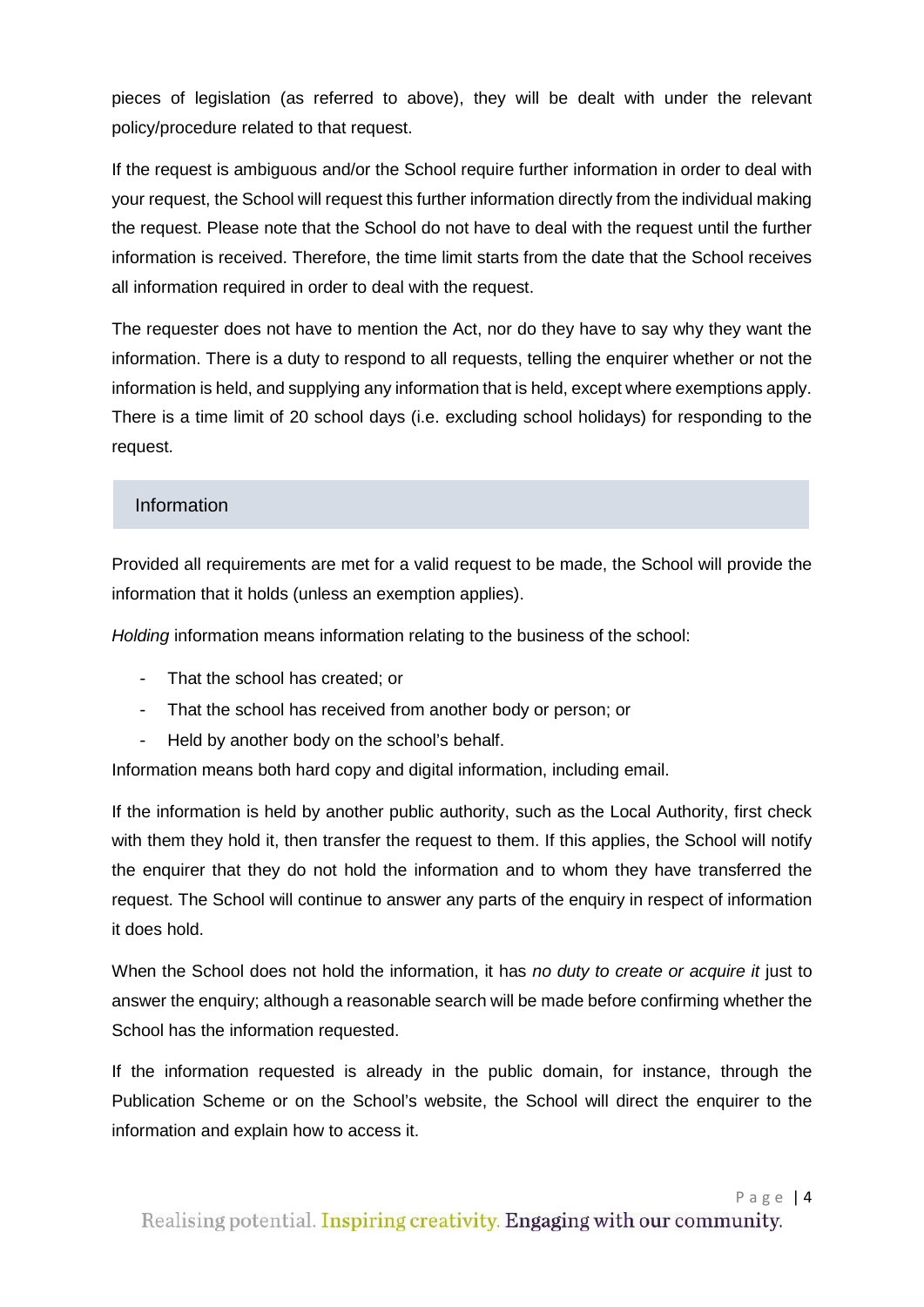The requester has the right to be told if the information requested is held by the School (subject to any of the exemptions). This obligation is known as the school's *duty to confirm or deny* that it holds the information. However, the school does not have to confirm or deny if:

- The exemption is an absolute exemption; or
- In the case of qualified exemptions, confirming or denying would itself disclose exempted information.

# Vexatious Requests

There is no obligation on the School to comply with vexatious requests. A vexatious request is one which is designed to cause inconvenience, harassment or expense rather than to obtain information, and would require a substantial diversion of resources or would otherwise undermine the work of the school. However, this does not provide an excuse for bad records management.

In addition, the School do not have to comply with repeated identical or substantially similar requests from the same applicant unless a reasonable interval has elapsed between requests.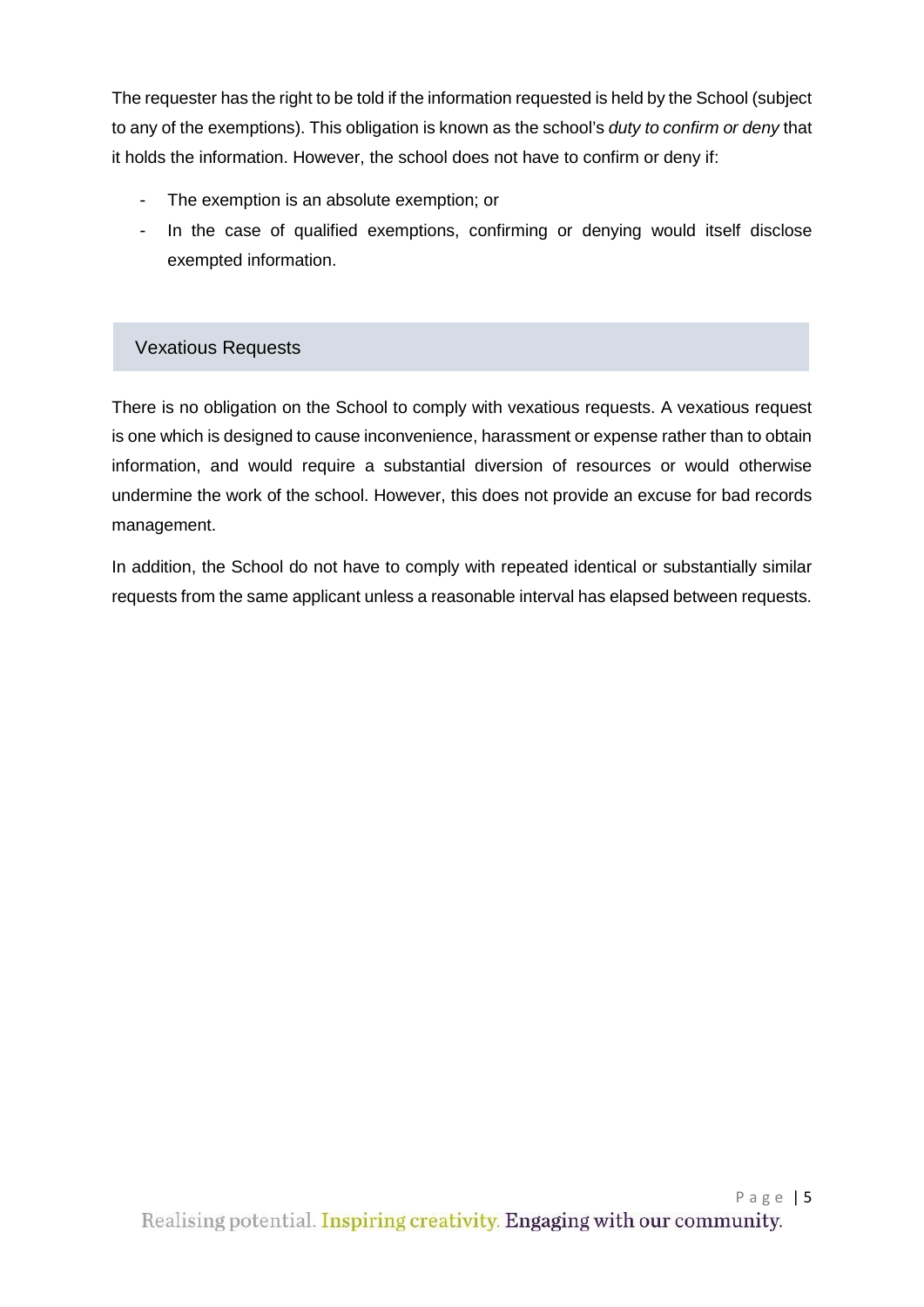#### Fees

The School may charge the requester a fee for providing the requested information. This will be dependent on whether the staffing costs in complying with the request exceeds the threshold. The threshold is currently £450 with staff costs calculated at a fixed rate of £25 per hour (therefore 18 hours' work is required before the threshold is reached).

If a request would cost less than the threshold, then the school can only charge for the cost of informing the applicant whether the information is held, and communicating the information to the applicant (e.g. photocopying, printing and postage costs).

When calculating costs/threshold, the School can take account of the staff costs/time in determining whether the information is held by the School, locating and retrieving the information, and extracting the information from other documents. The School will not take account of the costs involved with considering whether information is exempt under the Act.

If a request would cost more than the appropriate limit,  $(E450)$  the school can turn the request down, answer and charge a fee or answer and waive the fee.

If the School are going to charge they will send the enquirer a fees notice. The School do not have to comply with the request until the fee has been paid. More details on fees can be found on the ICO website.

If planning to turn down a request for cost reasons, or charge a high fee, you should contact the applicant in advance to discuss whether they would prefer the scope of the request to be modified so that, for example, it would cost less than the appropriate limit.

Where two or more requests are made to the School by different people who appear to be acting together or as part of a campaign the estimated cost of complying with any of the requests may be taken to be the estimated total cost of complying with them all.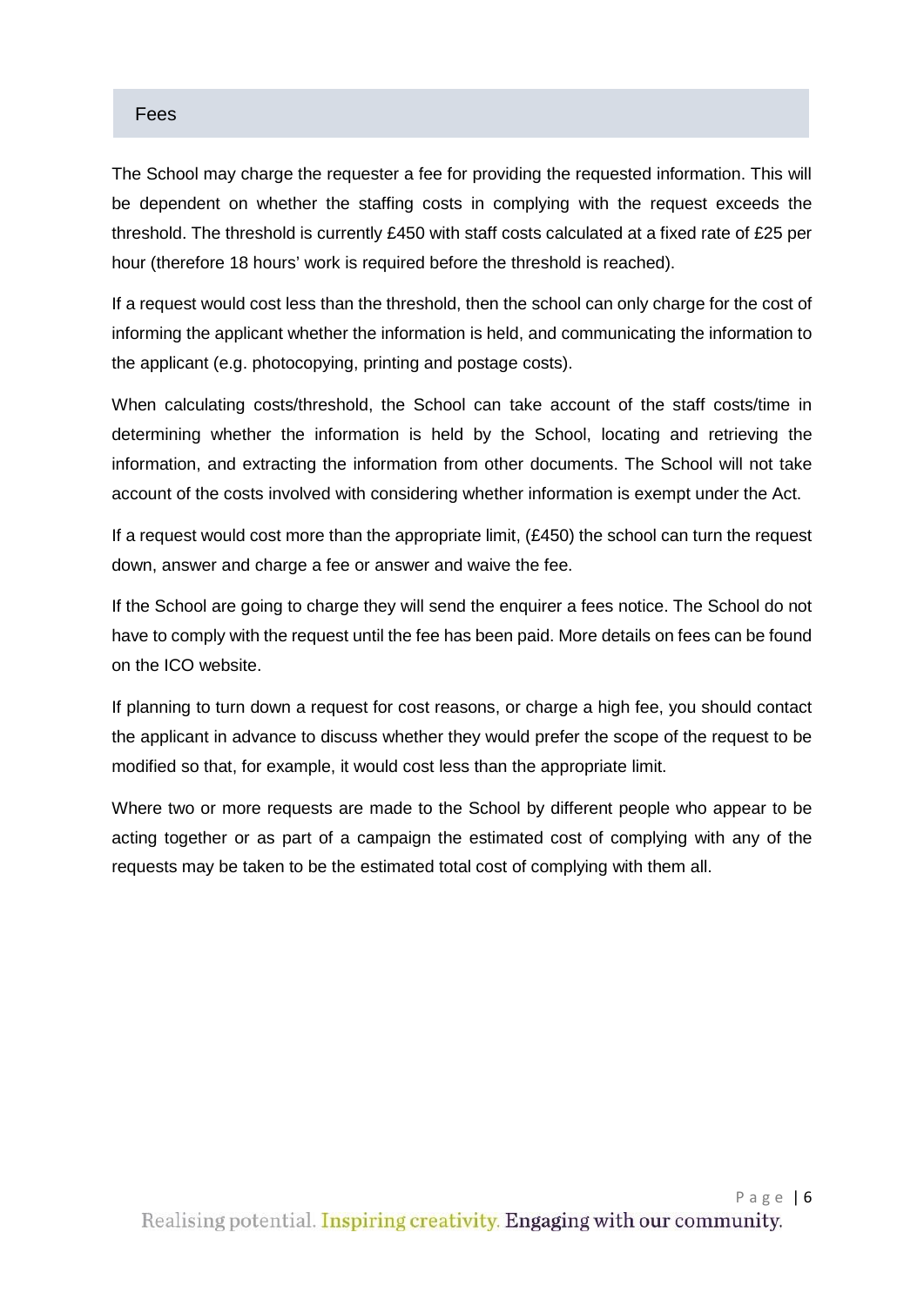#### Time Limits

Compliance with a request must be prompt and within the time limit of 20 school days (this does not include the school holidays or weekends) or 60 working days if this is shorter. Failure to comply could result in a complaint by the requester to the Information Commissioner's Office. The response time starts counting as the first day from the next working day after the request is received (so if a request was received on Monday  $6<sup>th</sup>$  October the time limit would start from the next working day, the  $7<sup>th</sup>$  October).

Where the School has asked the enquirer for more information to enable it to answer, the 20 school days start time begins when this further information has been received.

If some information is exempt this will be detailed in the School's response.

If a qualified exemption applies and the School need more time to consider the public interest test, the School will reply in 20 school days stating that an exemption applies but include an estimate of the date by which a decision on the public interest test will be made. This should be within a "reasonable" time.

Where the School has notified the enquirer that a charge is to be made, the time period stops until payment is received.

#### Third Party Data

Consultation of third parties may be required if their interests could be affected by release of the information requested, and any such consultation may influence the decision.

Consultation will be necessary where:

- Disclosure of information may affect the legal rights of a third party, such as the right to have certain information treated in confidence or rights under Article 8 of the European Convention on Human Rights;
- The views of the third party may assist the School to determine if information is exempt from disclosure; or
- The views of the third party may assist the School to determine the public interest test.

Personal information requested by third parties is also exempt under this policy where release of that information would breach the Data Protection Act. If a request is made for a document (e.g. Governing Body minutes) which contains personal information whose release to a third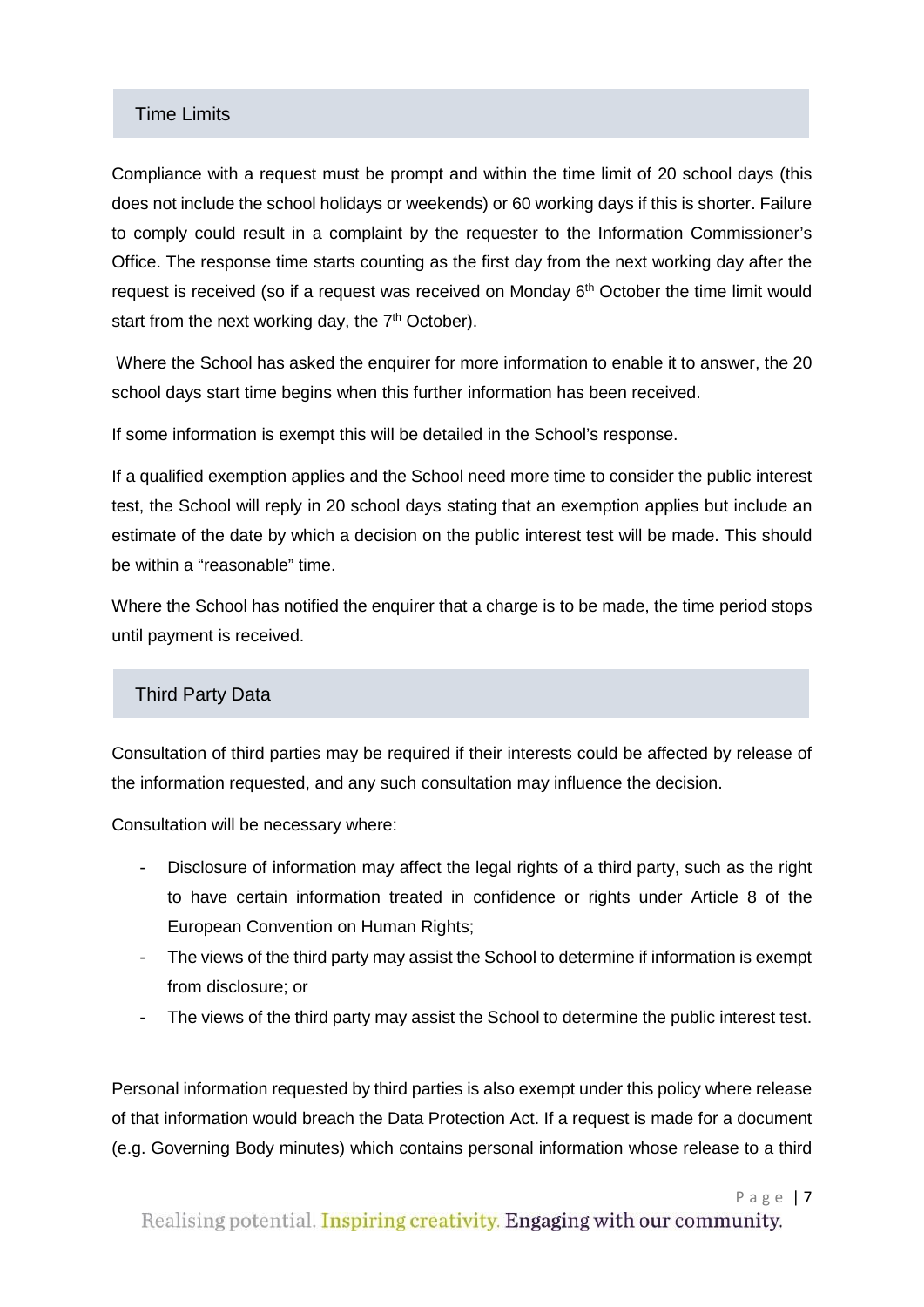party would breach the Data Protection Act, the document may be issued by blanking out the relevant personal information as set out in the redaction procedure.

# **Exemptions**

The presumption of the Freedom of Information Act is that the School will disclose information unless the Act provides a specific reason to withhold it. The Act recognises the need to preserve confidentiality and protect sensitive material in certain circumstances.

The School may refuse all/part of a request, if one of the following applies: -

- 1) There is an exemption to disclosure within the act;
- 2) The information sought is not held;
- 3) The request is considered vexatious or repeated; or
- 4) The cost of compliance exceeds the threshold.

A series of exemptions are set out in the Act which allow the withholding of information in relation to an enquiry. Some are specialised in their application (such as national security) and would not usually be relevant to schools.

There are two general categories of exemptions:-

- **1) Absolute**: where there is no requirement to confirm or deny that the information is held, disclose the information or consider the public interest; and
- **2) Qualified**: where, even if an exemption applies, there is a duty to consider the public interest in disclosing information.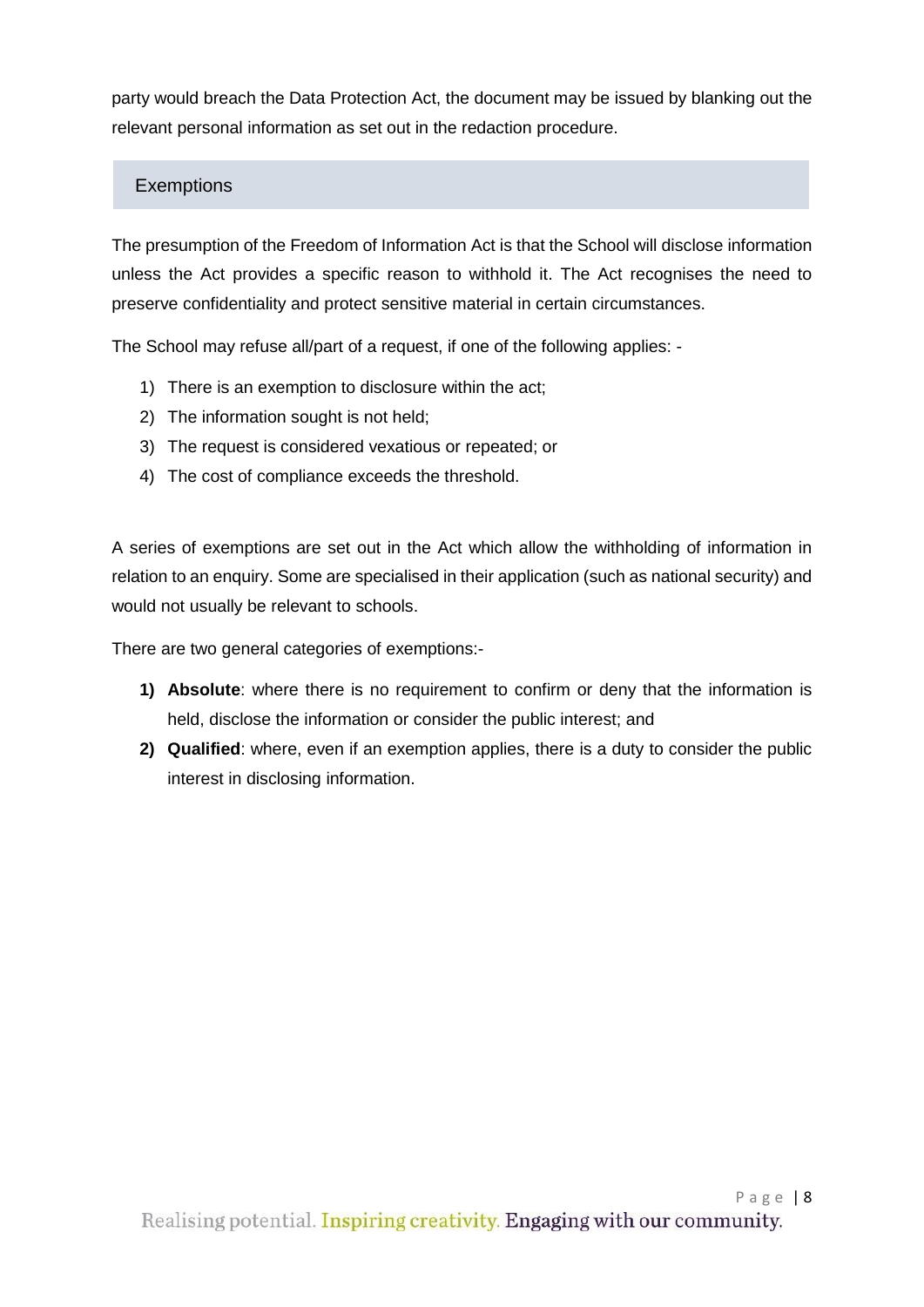#### Absolute Exemptions

There are eight absolute exemptions set out in the Act. However, the following are the only absolute exemptions which will apply to the School: -

- Information accessible to the enquirer by other means (for example by way of the School's Publication Scheme);
- National Security/Court Records;
- Personal information (i.e. information which would be covered by the Data Protection Act);
- Information provided in confidence.

If an absolute exemption exists, it means that disclosure is not required by the Act. However, a decision could be taken to ignore the exemption and release the information taking into account all the facts of the case if it is felt necessary to do so.

## Qualified Exemptions

If one of the below exemptions apply (i.e. a qualified disclosure), there is also a duty to consider the public interest in confirming or denying that the information exists and in disclosing information.

The qualified exemptions under the Act which would be applicable to the School are: -

- Information requested is intended for future publication (and it is reasonable in all the circumstances for the requester to wait until such time that the information is actually published);
- Reasons of National Security;
- Government/International Relations;
- Release of the information is likely to prejudice any actual or potential legal action or formal investigation involving the School;
- Law enforcement (i.e. if disclosure would prejudice the prevention or detection of crime, the prosecution of offenders or the administration of justice);
- Release of the information would prejudice the ability of the School to carry out an effective audit of its accounts, resources and functions;
- For Health and Safety purposes;
- Information requested is Environmental information: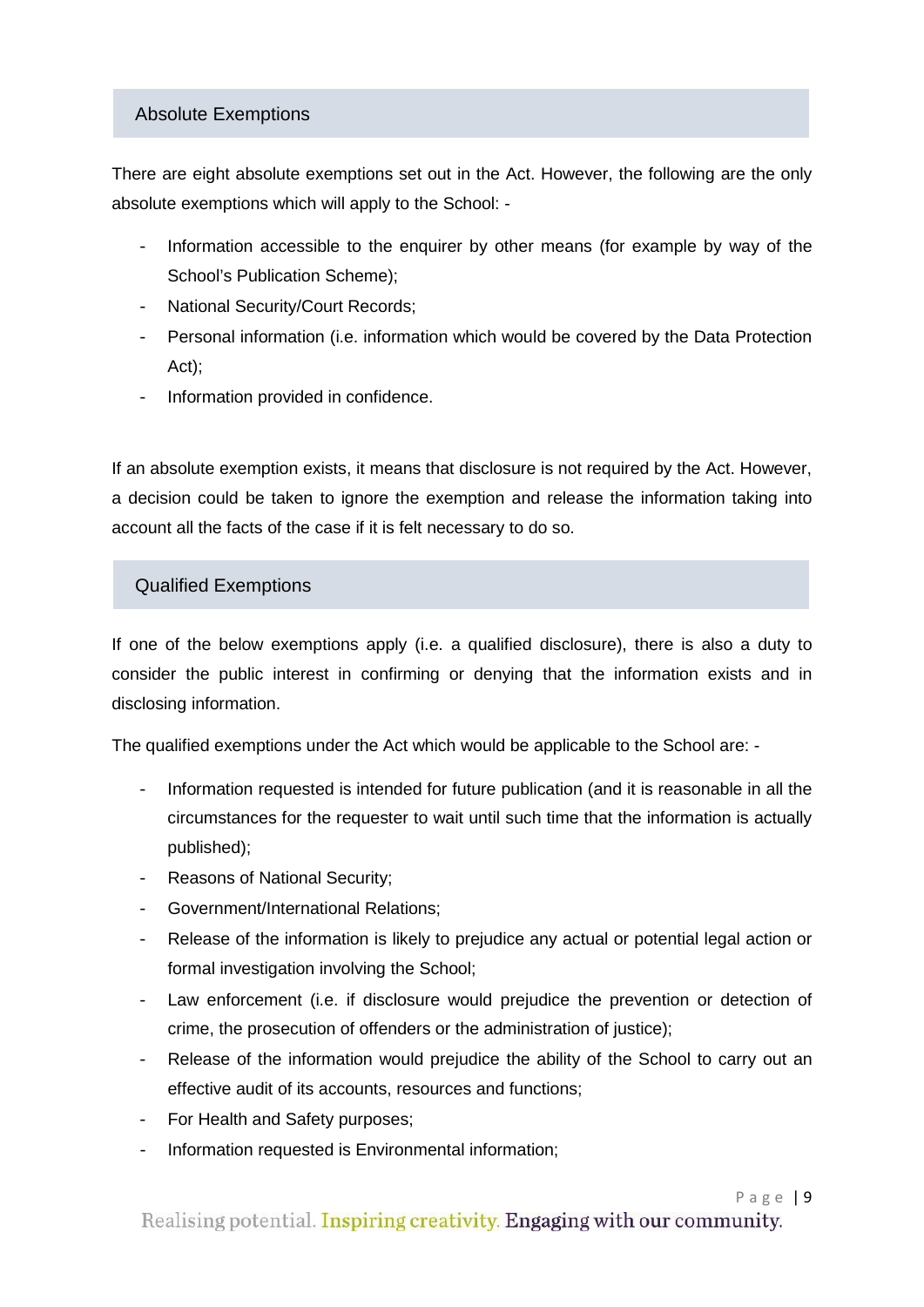- Information requested is subject to Legal professional privilege; and
- For *Commercial Interest* reasons.

Where the potential exemption is a qualified exemption, the School will consider the public interest test to identify if the public interest in applying the exemption outweighs the public interest in disclosing it.

In all cases, before writing to the enquirer, the person given responsibility by the School for dealing with the request will need to ensure that the case has been properly considered, and that the reasons for refusal, or public interest test refusal, are sound.

#### Refusal

If it is decided to refuse a request, the School will send a refusals notice, which must contain:

- The fact that the responsible person cannot provide the information asked for:
- Which exemption(s) apply;
- Why the exemption(s) apply to this enquiry (if it is not self-evident);
- Reasons for refusal; and
- The School's complaints procedure.

For monitoring purposes and in case of an appeal against a decision not to release the information or an investigation by the Information Commissioner, the responsible person must keep a record of all enquiries where all or part of the requested information is withheld and exemptions are claimed. The record must include the reasons for the decision to withhold the information.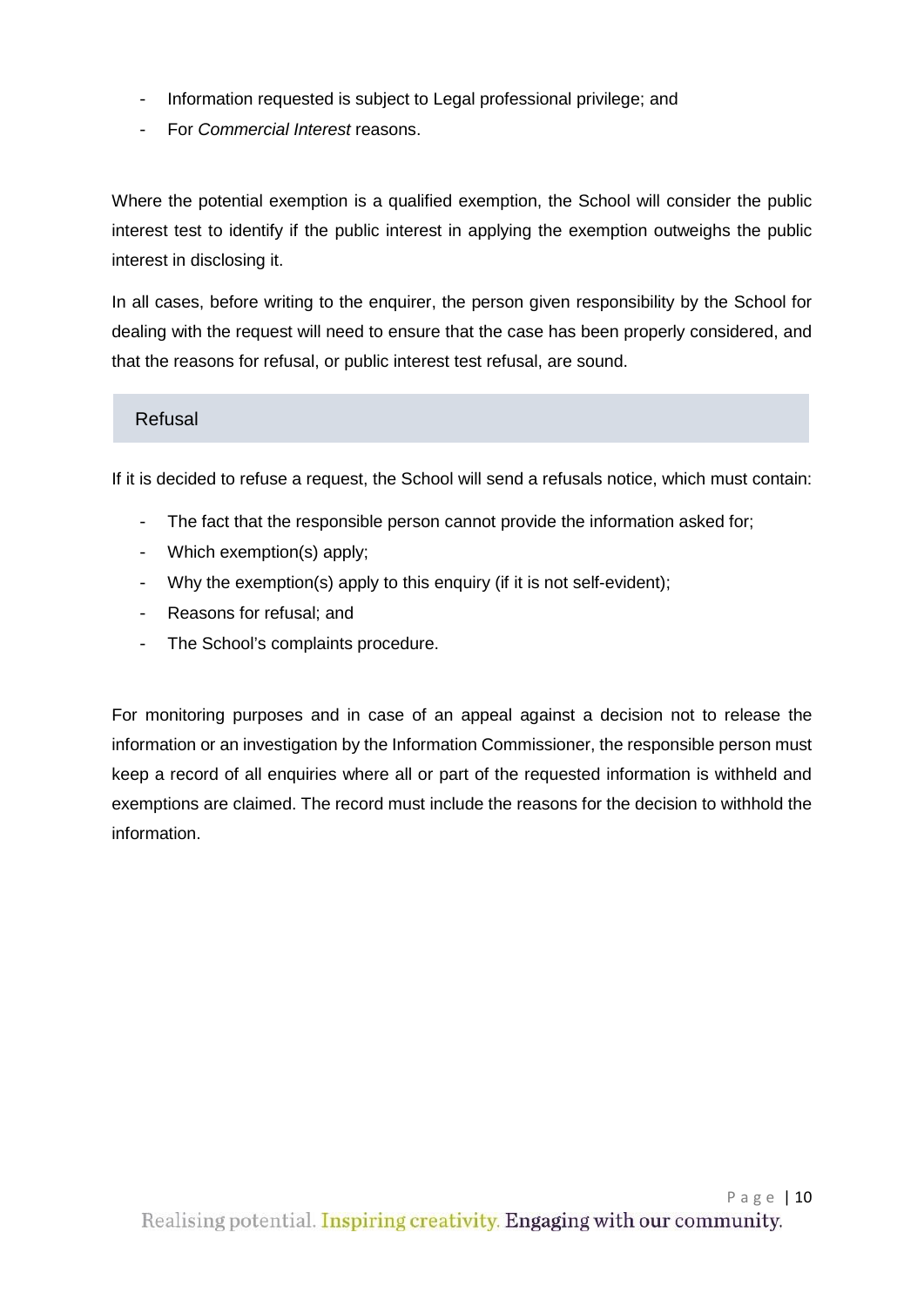#### Section 2 – Freedom of Information Publication Scheme

This publication scheme follows a model approved by the Information Commissioners Office. This scheme is not a list of individual publications but rather a description of the classes of types of information that we are committed to publishing. This list is not an exhaustive list of all of the types of information that we publish. We try to proactively publish as much information as we can where the information would have a wider public interest.

This scheme does not include information that we consider to be sensitive, such as personal information, information prevented from disclosure by law or information about security matters.

#### Classes of Information

There are six classes of information that we hold:

- Who we are and what we do
- What we spend and how we spend it
- What our priorities are and how we are doing
- How we make decisions
- Our policies and procedures
- The services we offer

#### Making Information Available

Information will generally be made available on the school website. Where it is not possible to include this information on the school website, or when an individual does not wish to access the information by the website the school will indicate how information can be obtained by other means and provide it by those means. This may be detailed in response to a request or within the scheme itself. This will usually be by way of a paper copy.

In some exceptional circumstances, some information may be available only by viewing in person. Where this manner is specified, contact details will be provided. An appointment to view the information will be arranged within a reasonable timescale.

#### How to Request Information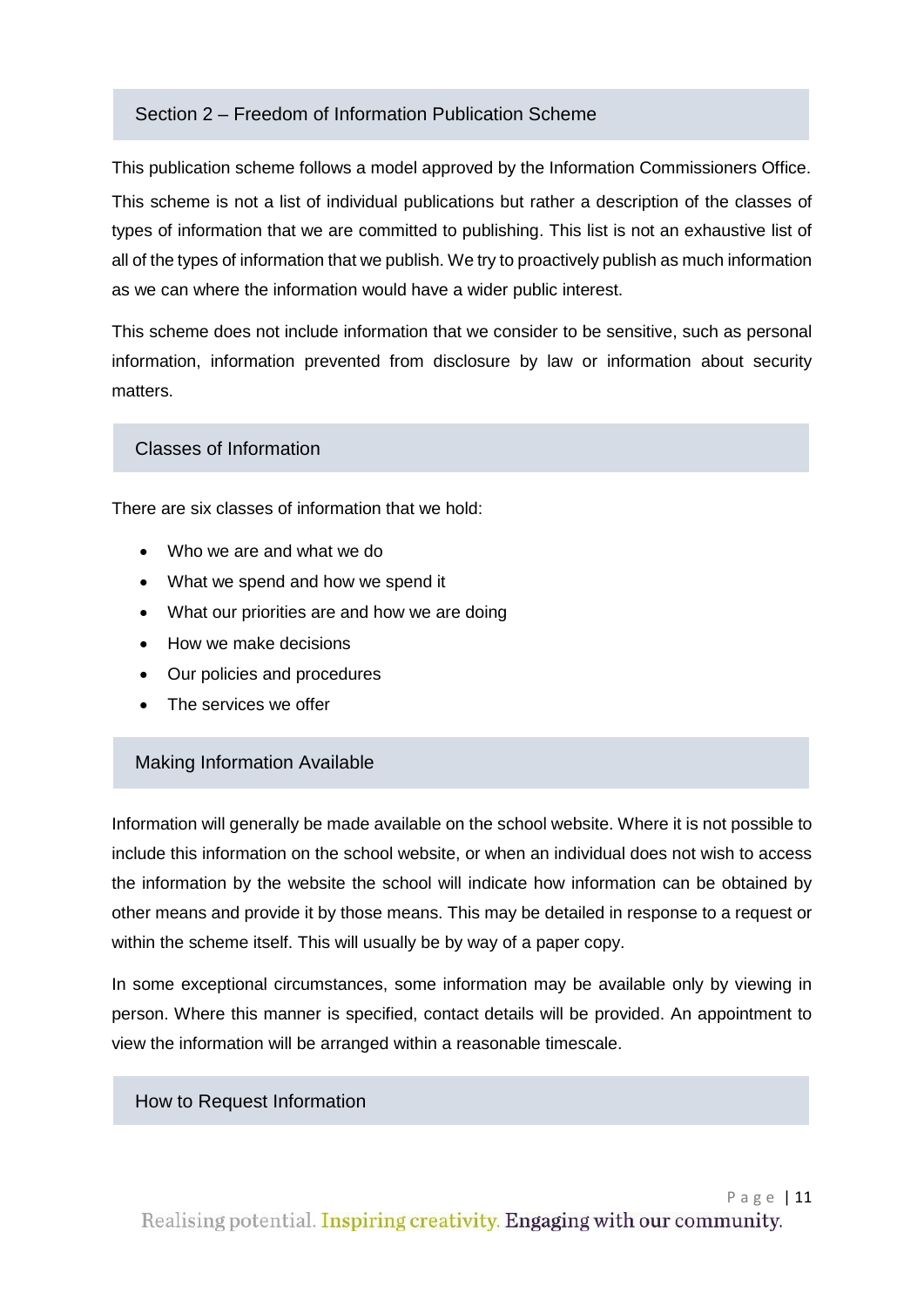Information will be provided in the language in which it is held or in such other language that is legally required. Where we are legally required to translate any information, we shall do so.

# Charges for Information Published under this Scheme

The school may charge individuals for information published under this scheme. The purpose of this scheme is to make the maximum amount of information readily available at the minimum inconvenience and cost to the public. Charges made by the school for routinely published material will be justified and transparent and kept to a minimum.

Material which is published and accessed on the website will be provided free of charge.

Charges may be made for information subject to a charging regime specified by law.

Charges will be made to cover:

- Photocopying;
- Postage and Packaging; &
- The costs directly incurred as a result of viewing information.

Single copies of information requested which are covered by the publication scheme will be provided free unless otherwise stated within the scheme. If the request involved a large amount of photocopying, printing or postage, then this may be at a cost. If this is the case we will let you know as well as let you know the cost before fulfilling your request.

If you require a paper version of any of the documents within the scheme please contact the school using the contact details below.

Telephone: 020 8365 4110

Email: [dpo@thearcheracademy.org.uk](mailto:dpo@thearcheracademy.org.uk)

Address: The Archer Academy, Eagans Close, London N2 8GA

Please mark all correspondence *Publication Scheme Request* in order to help us process your request quickly. If the information you are looking for isn't available via the scheme, you can still contact the school to ask if we have this information.